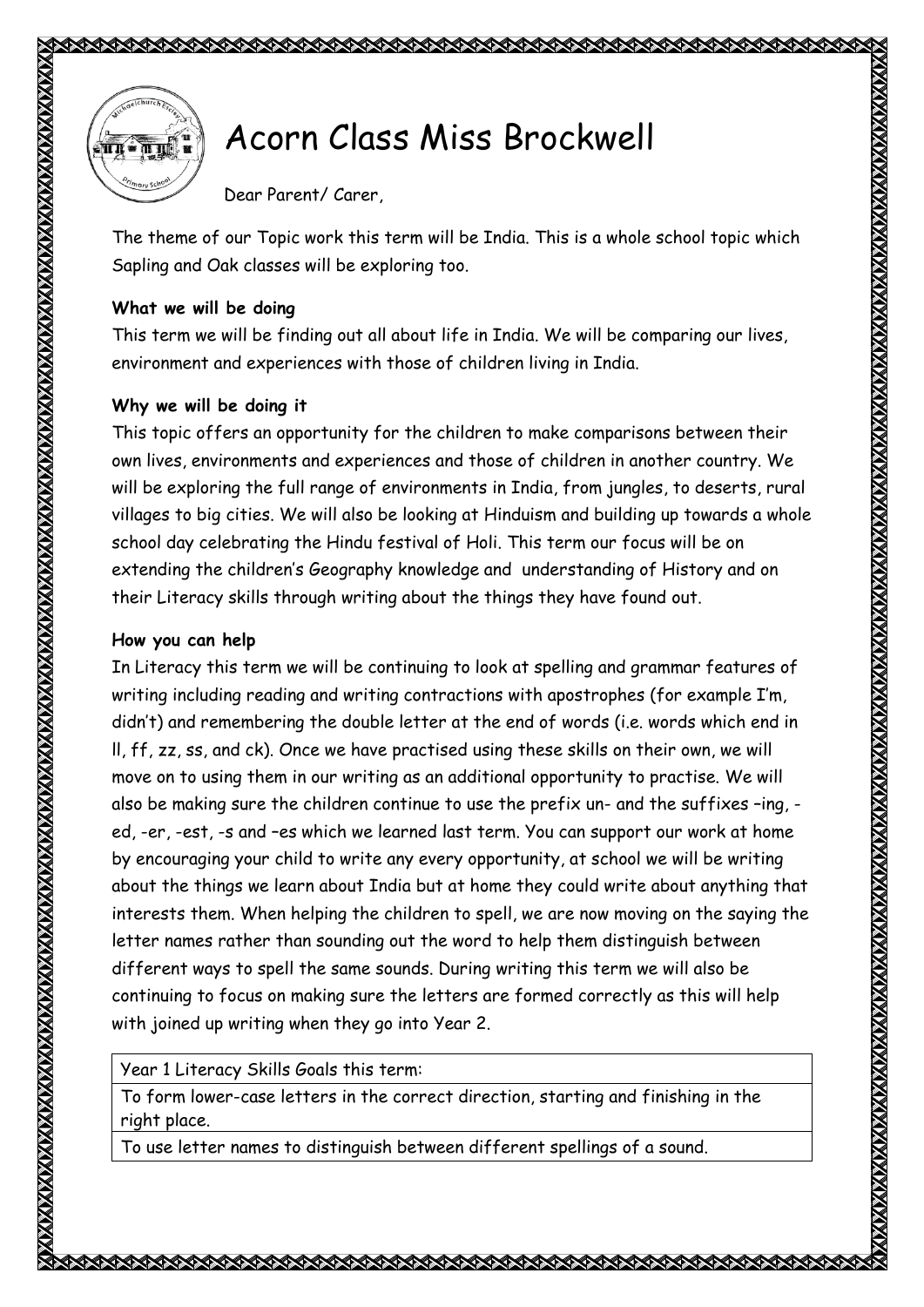To read and write simple contractions, e.g. I'm, I'll, we'll, and understand the role of the apostrophe.

**ELECTRO COMPOST** 

To begin to apply spelling rules.

In Maths we will be focusing on learning our number bonds to 10 off by heart and using them to create subtraction sentences (i.e.  $10 - 6 = 4$ ). When the children have mastered this skill we will be moving on to learning the number bonds to 20. Number bonds is an important skill to learn as it can help the children solve calculations quickly in later years. Later on in the term we will be exploring money; identifying different coins and notes and understanding their value to make different amounts. You can support these skills at home by encouraging your child to use coins to make small purchases and by reinforcing their numbers bonds throughout the day.

| Year 1 Maths Skills Goals this term:                                           |
|--------------------------------------------------------------------------------|
| To represent and use number bonds and subtraction facts within 10.             |
| To represent and use number bonds and subtraction facts within 20.             |
| To recognise and know the value of different denominations of coins and notes. |

In Topic we will be using the book 'Letters Home from India' which follows a child's journey around a number of different Indian cities. In their letters they mention local landmarks, traditions, foods, animals and industries which we will use as a starting point for our own investigations.

We will be finding out about the similarities and differences between our own experiences and those of Indian children in each region. In Geography we will be finding out about the different environments and climates in different areas of India. In Science we will be discovering the wide variety of animals in each different environment. In PSCHEEe we will be exploring the experiences of children in different areas of India, i.e. in rural villages and in big cities. In RE we will be finding out about the different religions followed in India and how they have shaped Indian culture, including the Muslim emperor who built the Taj Mahal, the significance of the Ganges for Hindus and the Buddhist monasteries at the foothills of the Himalayan Mountains. We will be focusing predominately on Hinduism as the majority religion in India and building up towards a whole school celebration of the Festival of Holi on Monday 13th March.

At home you can support our topic work by encouraging your child to continue to explore the aspects of the topic which interest them most in further detail and sharing the multi-cultural influences (not just Indian) all around them.